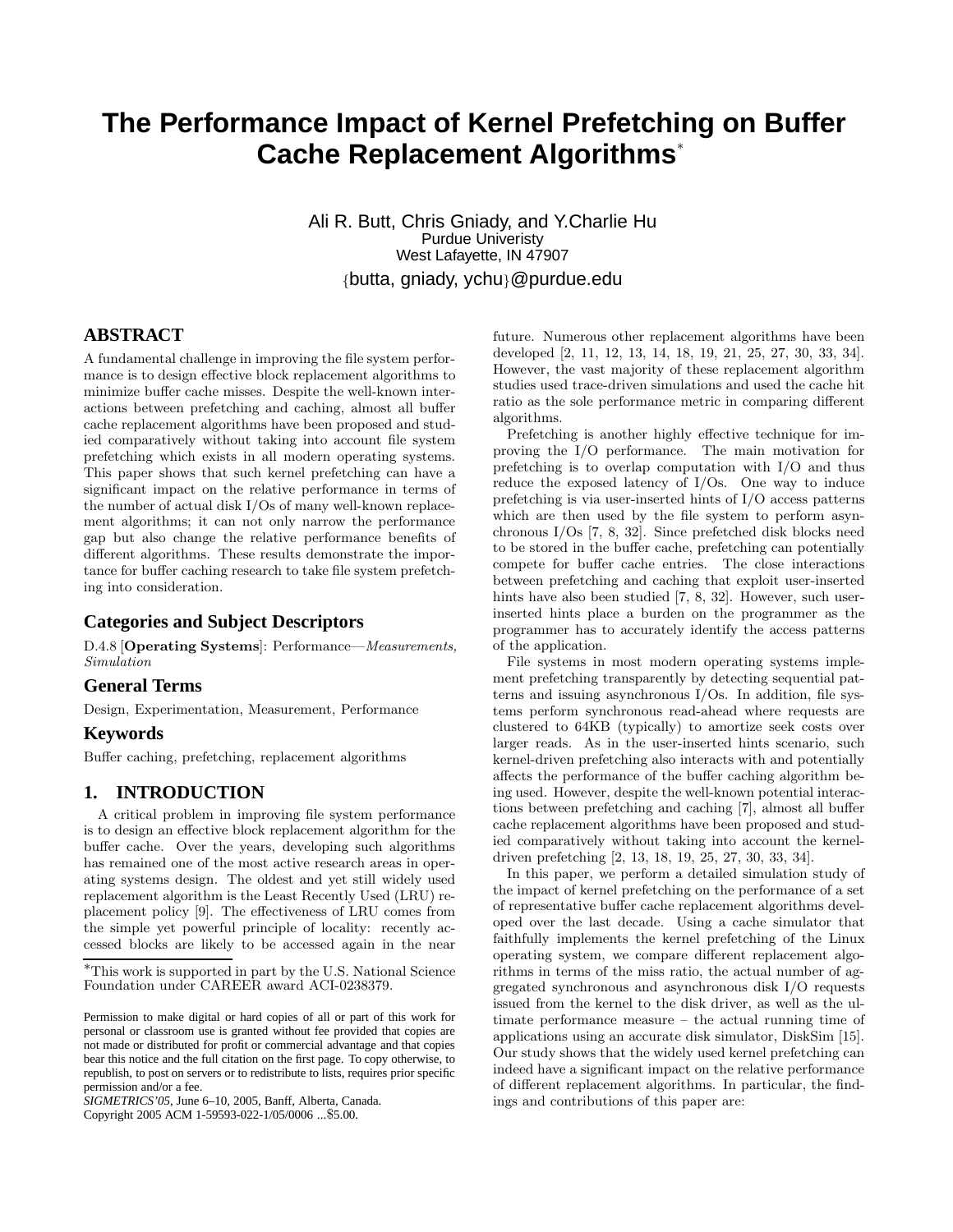

Figure 1: Various kernel components on the path from file system operations to the disk.

- We develop a buffer caching simulator that faithfully implements the Linux kernel prefetching to allow the performance study of different replacement algorithms in a realistic environment;
- We show how to adapt different cache replacement algorithms to exploit kernel prefetching to minimize disk I/Os while preserving the nature of these replacement algorithms;
- We find that kernel prefetching can not only significantly narrow the performance gap of different replacement algorithms, it can even change the relative performance benefits of different algorithms;
- We present results demonstrating that the hit ratio is far from a definitive metric in comparing different replacement algorithms, the number of aggregated disk I/Os gives much more accurate information of disk I/O load, but the actual application running time is the only definitive performance metric in the presence of asynchronous kernel prefetching.

The outline of the paper is as follows. Section 2 describes kernel prefetching in Linux and in 4.4BSD. Section 3 shows the potential impact of kernel prefetching on buffer caching algorithms using Belady's algorithm as an example. Section 4 summarizes the various buffer cache replacement algorithms that are evaluated in this paper. Section 5 presents trace-driven simulation results of performance evaluation and comparison of the studied replacement algorithms. Finally, Section 6 discusses additional related work, and Section 7 concludes the paper.

# **2. PREFETCHING IN FILE SYSTEM**

In this section, we describe the kernel prefetching mechanisms in Linux and 4.4BSD.

# **2.1 Kernel Prefetching in Linux**

The file system accesses from a program are processed by multiple kernel subsystems before any I/O request is actually issued to the disk. Figure 1 shows the various steps that a file system access has to go through before issued as a disk request. The first critical component is the buffer cache, which can significantly reduce the number of on-demand I/O requests that are issued to the components below. For sequentially accessed files, the kernel also attempts to prefetch consecutive blocks from the disk to amortize the cost of ondemand I/Os. Moreover, the kernel has a clustering facility that attempts to increase the size of a disk I/O to the size of a *cluster* – a *cluster* is a set of file system blocks that are stored on the disk contiguously. As the cost of reading a block or the whole cluster is comparable, the advantage of clustering is that it provides prefetching at minimal cost.

Prefetching in the Linux kernel is beneficial for sequential accesses to a file, i.e., accesses to consecutive blocks of that file. When a file is not accessed sequentially, prefetching can potentially result in extra I/Os by reading data that is not used. For this reason, it is critical for the kernel to make its best guesses of whether future accesses are sequential, and decide whether to perform prefetching.

The Linux kernel decides on prefetching by examining the pattern of accesses to the file, and only considers prefetching for read accesses. To simplify the description, we assume an access is to one block only. Although an access (system call) can be to multiple consecutive blocks, the simplification does not change the behavior of the prefetching algorithm. On the first access  $(A_1)$  to a file, the kernel has no information about the access pattern. In this case, the kernel resorts to conservative prefetching  $\frac{1}{1}$ ; it reads the on-demand accessed block and prefetches a minimum number of blocks following the on-demand accessed block. The minimum number of blocks prefetched is at least one, and is typically three. This prefetching is called synchronous prefetching, as the prefetched blocks are read along with the on-demand accessed block. The blocks that are prefetched are also referred to as a read-ahead group. The kernel remembers the current read-ahead group per file and updates it on each access to the file. Note that as  $A_1$  was the first access, no blocks were previously prefetched for this file, and thus the previous read-ahead group was empty.

The next access  $(A_2)$  may or may not be sequential with respect to  $A_1$ . If  $A_2$  accesses a block that the kernel has not already prefetched, i.e., the block is not in  $A_1$ 's read-ahead group, the kernel decides that prefetching was not useful and resorts to conservative prefetching as described above. However, if the block accessed by  $A_2$  is in the previous readahead group, showing that prefetching was beneficial, the kernel decides that the file is being accessed sequentially and performs more aggressive prefetching. The size of the previous read-ahead group, i.e., the number of blocks that were previously prefetched, is doubled to determine the number of blocks  $(N)$  to be prefetched on this access. However, N is never increased beyond a pre-specified maximum (usually 32 blocks). The kernel then attempts to prefetch the N contiguous blocks that follow the blocks in the previous read-ahead group in the file. This prefetching is called asynchronous prefetching as the on-demand block is already prefetched, and the new prefetching requests are issued asynchronously. In any case, the kernel updates the current read-ahead group to contain the blocks prefetched on the current access.

So far, we used the previous read-ahead group to determine whether a file is being accessed sequentially or not. After the

<sup>&</sup>lt;sup>1</sup>An exception is that if  $A_1$  is to the first block in the file, the kernel assumes the following accesses to be sequential.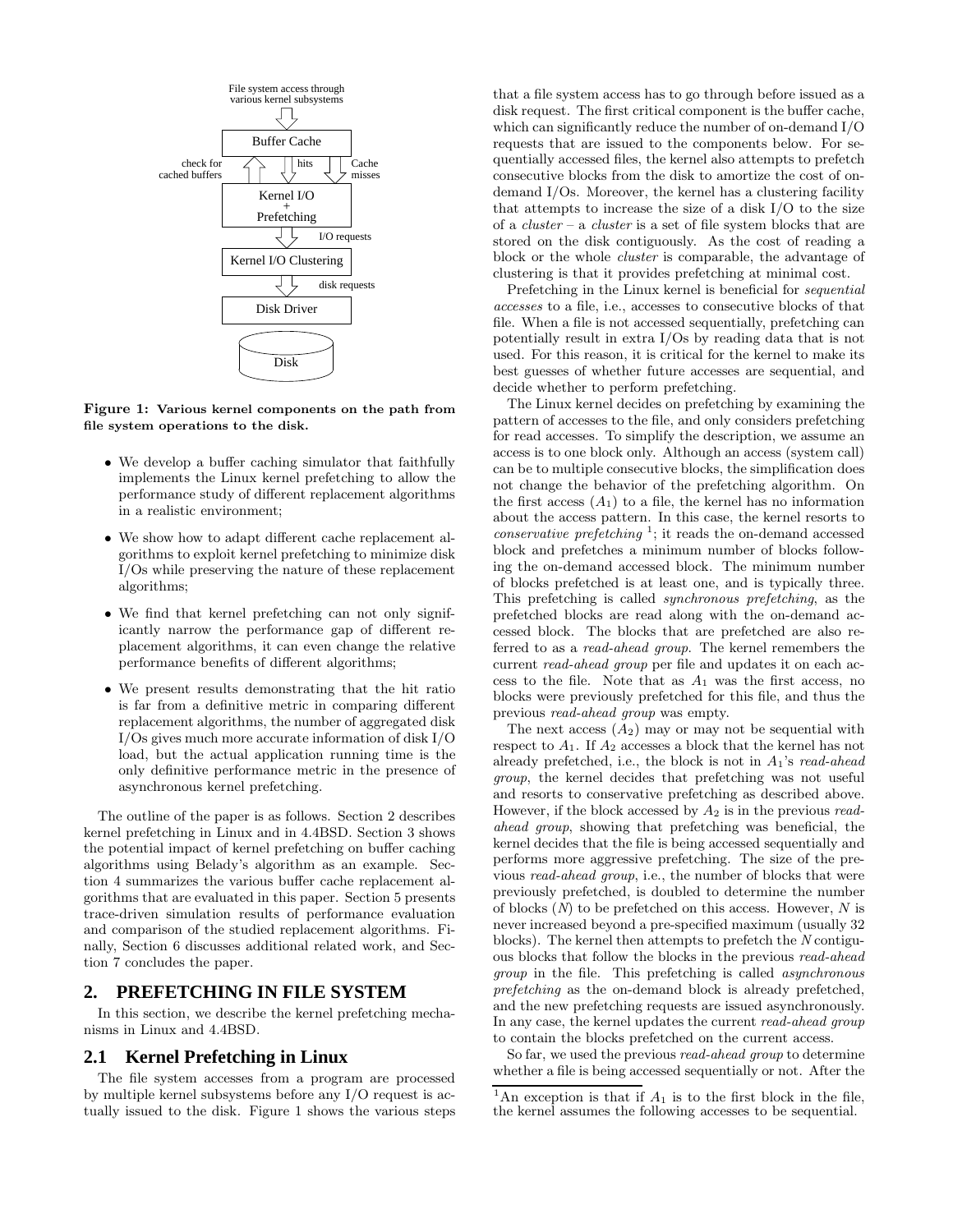

Figure 2: Prefetching in Linux. Shaded regions show blocks of the file that are cached and the black region shows the block being accessed. Also shown are the readahead window and read-ahead group.

prefetching associated with  $A_2$  is also issued, the next access can benefit from prefetching if it either accesses a block in  $A_2$ 's read-ahead group or in  $A_1$ 's read-ahead group. For this reason, the kernel also defines a read-ahead window which contains the current read-ahead group as well as the previous read-ahead group. The read-ahead window is updated at the completion of an access and its associated prefetching, and is used for the access that immediately follows.

Any further (on-demand) access to the file falls into one of the following two cases: (i) the block is within the read-ahead window and has already been prefetched, justifying further asynchronous prefetching; or (ii) the block is outside the read-ahead window and synchronous prefetching is invoked.

Figure 2 (adapted from [4]) shows the adjustment of the read-ahead group and the read-ahead window under synchronous and asynchronous prefetching. In Figure 2(a), the light-gray area represents the previous read-ahead group, the dark-gray area represents the current read-ahead group, and the read-ahead window is also shown at the completion of an access. If the next access (shown as black) is to a block outside the read-ahead window, synchronous prefetching is employed, and the read-ahead window is reset to the new read-ahead group (Figure 2(b)). If the next access is to a block within the read-ahead window, asynchronous prefetching is employed, and the read-ahead group and read-ahead window are updated accordingly (Figure  $2(c)$ ).

Note that in both synchronous and asynchronous prefetching, it is possible that some blocks in the coverage of the read-ahead group already exist in the cache, in which case they are not prefetched, but are included in the current readahead group.

A subtlety with kernel prefetching is that prefetching of multiple blocks is atomic, but the creation of ready entries in the cache is done one by one. Linux first sequentially creates entries in the cache, marking all entries locked, implying I/O has not completed on them. It then issues prefetching which results in these blocks being read either at once for synchronous prefetching or sequentially for asynchronous prefetching. It marks the entries unlocked as the blocks arrive from the disk. In any case, a newly created entry will never be evicted before it is marked as unlocked.

Two special situations can occur in asynchronous prefetching. First, before the actual I/O operation on a prefetched block is completed, an on-demand access to the block may arrive. When this happens, the kernel does not perform any further prefetching. This is because the disk is already busy serving the prefetched block, and thus starting additional prefetching may over-load the disk [4]. Second, it is possible that an on-demand accessed block is found in the read-ahead window but not in the current read-ahead group, i.e., it is found in the previous read-ahead group. Further prefetching is not performed in this case either. For example, if the next access after the situation in Figure  $2(c)$  is to the light-gray area, no further prefetching will be performed.

After the kernel has issued I/O requests for blocks that it intends to prefetch, I/O clustering is invoked to minimize the number of disk requests that are issued by clustering multiple I/O requests into a single disk request. When an I/O is requested on a block, it is passed to the clustering function, which puts the I/O request in the I/O request queue. If this I/O request is for a block following the block accessed by the previous I/O request (which is still in the queue), no new disk request is generated. Otherwise, a new disk request is created to fetch all the consecutive blocks by all the previous I/O requests accumulated in the queue. A new disk request can also be triggered directly (e.g., via timing mechanisms) to ensure that I/O requests are not left in the queue indefinitely.

### **2.2 Kernel Prefetching in 4.4BSD**

The file system prefetching employed in 4.4BSD is similar to that used in Linux. An access is considered sequential if it is either to the last accessed block, or a block immediately following the last accessed block, i.e., access to a block B is sequential if last access was to block B or B-1. For sequential accesses, the file system prefetches one or more additional blocks. The number of blocks that are prefetched is doubled on each disk read. However, it does not exceed the maximum cluster size (usually 32) or the remaining blocks of a file. If the file only occupies a fraction of the last block allocated to it, this final fragmented block is not prefetched.

It may happen that a prefetched block is evicted before it is used even once. If the accesses remain sequential, the block will be subsequently accessed but will not be found in the cache (as it was prefetched and evicted), indicating that the prefetching process is too aggressive. This is addressed by halving the number of blocks to be prefetched on each access whenever such an event occurs. Finally, if the access is not sequential, no prefetching is used. This is in contrast to Linux, where one extra block is always read from the disk even if the access falls outside the read-ahead window.

# **3. MOTIVATION**

The goal of buffer replacement algorithm is to minimize the number of disk I/O operations and ultimately reduce the running time of the applications. To show the potential performance impact of kernel prefetching on buffer caching replacement algorithms, we give an example that shows given kernel prefetching, Belady's algorithm [3] can be non-optimal in reducing disk requests.

For simplicity, we assume a prefetching algorithm simpler than that used in Linux. We use a cache size of 8 blocks, and assume that prefetching is only done on a miss so that the I/Os for the prefetched blocks can be clustered with the I/O for the on-demand block. On the first access, the minimum number of prefetched blocks is set to 3. If the following access is to a block that has been prefetched on the previous access, the number of blocks to be prefetched on the next miss is increased to 8, otherwise it remains as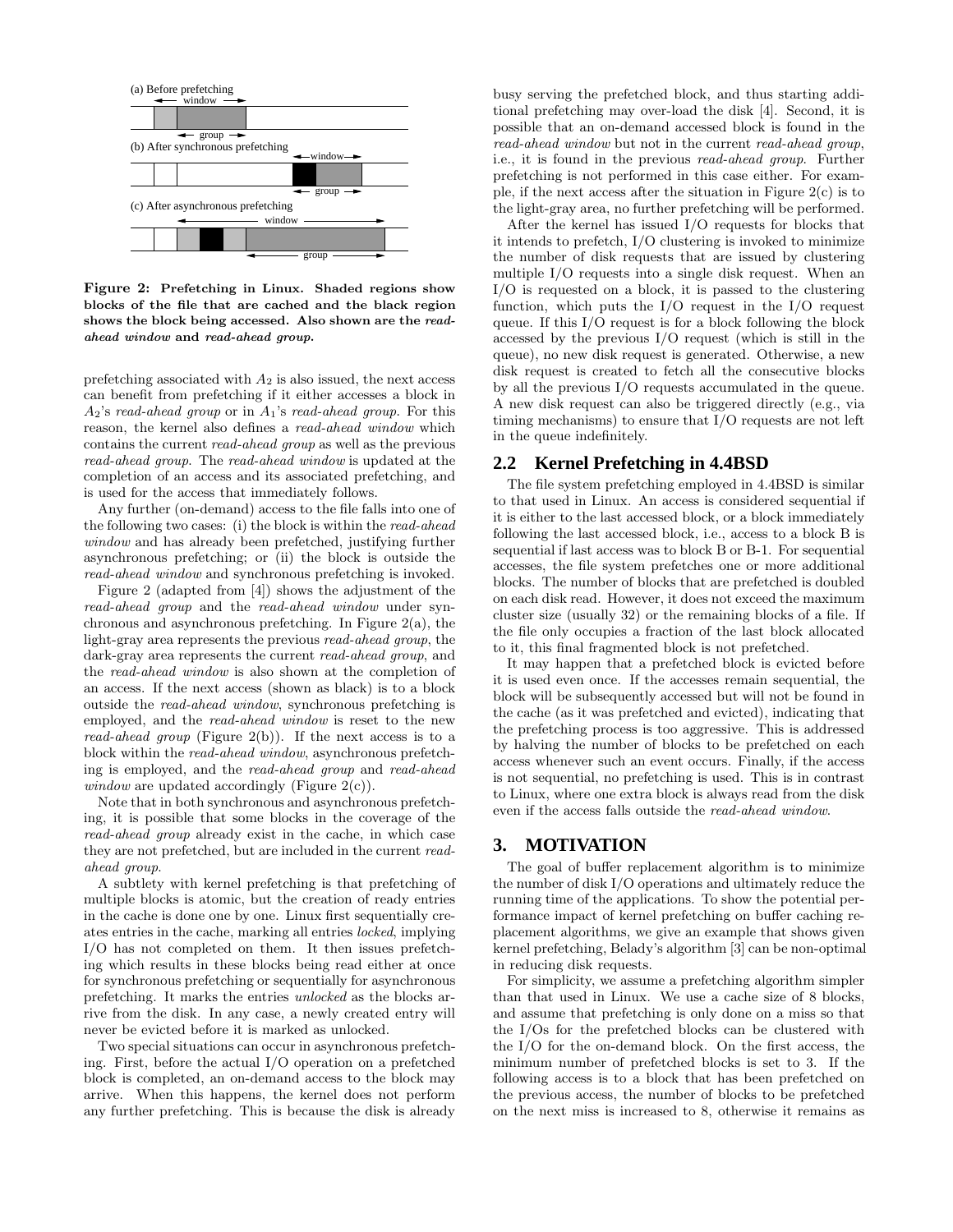| Acc.             | Blk           | Belady's algorithm                                                                              |             | LRU                     |             |
|------------------|---------------|-------------------------------------------------------------------------------------------------|-------------|-------------------------|-------------|
| Num.             |               | cache content                                                                                   | I/O         | cache content           | 1/O         |
| 1                | a             | $a \ b \ c \ - \ - \ -$                                                                         | y           | $a \ b \ c \ - \ - \ -$ | У           |
| $\boldsymbol{2}$ | $\mathbf{c}$  | $a \ b \ c \ - \ - \ - \ - \$                                                                   | $\mathbf n$ | $a b c - - - -$         | $\mathbf n$ |
| 3                | e             | abcefghi                                                                                        | у           | [e f g h i j k]         | У           |
| $\overline{4}$   | $\frac{g}{i}$ | abcefghi                                                                                        | $\mathbf n$ | efghijkl                | $\mathbf n$ |
| 5                |               | abcefghi                                                                                        | $\mathbf n$ | efghijkl]               | n           |
| $\,6$            | k             | abcefg <b>kl</b>                                                                                | у           | efghijkl                | n           |
| $\overline{7}$   | m             | abcefgmn                                                                                        | у           | giklmnop                | у           |
| 8                | $\circ$       | abcefgop                                                                                        | y           | giklmnop                | $\mathbf n$ |
| 9                | a             | abcefgop                                                                                        | $\mathbf n$ | kmnop <b>abc</b>        | у           |
| 10               | b             | abcefgop                                                                                        | $\mathbf n$ | kmnopabc                | $\mathbf n$ |
| 11               | $\mathbf c$   | abcefgop]                                                                                       | $\mathbf n$ | k m n o p a b c         | $\mathbf n$ |
| 12               | d             | $\left[\mathrm{b}\mathrm{c}\mathrm{d}\mathrm{e}\mathrm{f}\mathrm{g}\mathrm{o}\mathrm{p}\right]$ | у           | [defghijk]              | у           |
| 13               | $\mathbf e$   | b c d e f g o p                                                                                 | $\mathbf n$ | defghijk]               | $\mathbf n$ |
| 14               | $\mathbf f$   | b c d e f g o p                                                                                 | $\mathbf n$ | defghijk                | $\mathbf n$ |
| 15               | g             | [b c d e f g o p]                                                                               | $\mathbf n$ | defghijk]               | $\mathbf n$ |
| 16               | $\mathbf h$   | $[\textbf{h} \textbf{i} \textbf{j} \textbf{k} \textbf{l} \textbf{m} \textbf{n} \textbf{o}]$     | у           | defghijk]               | $\mathbf n$ |
| 17               | $\mathbf{i}$  | [h i j k l m n o                                                                                | $\mathbf n$ | defghijk]               | n           |
| 18               | j             | hijklmno]                                                                                       | $\mathbf n$ | [d e f g h i j k]       | n           |
| 19               | $\mathbf k$   | [h i j k l m n o]                                                                               | $\mathbf n$ | d e f g h i j k]        | n           |
| 20               | 1             | [h i j k l m n o]                                                                               | n           | ijk l m n o p           | У           |
| 21               | m             | hijklmno]                                                                                       | n           | ijk 1 m n o pl          | n           |
| 22               | $\mathbf n$   | hijklmno                                                                                        | n           | ijk 1 m n o p           | n           |
| 23               | $\circ$       | [h i j k l m n o]                                                                               | $\mathbf n$ | ijklmnop                | n           |
| 24               | p             | ijklmnop]                                                                                       | у           | [i j k l m n o p]       | n           |
| $\rm I/Os$       |               |                                                                                                 | 8           |                         | 6           |

Table 1: An example scenario where LRU results in fewer disk I/Os compared to Belady's replacement algorithm. The cache content after each access are shown. The blocks read on a cache miss are shown in bold.

3. Furthermore, if a block to be prefetched is already in the cache, only the blocks between the on-demand accessed block and the cached block are prefetched. The reason for this is that prefetching beyond the cached block will prevent some prefetched requests from being clustered with the ondemand access. We also assume that if a block would cause the eviction of the on-demand accessed block or any other associated prefetched block, we do not prefetch it or the blocks after it, as they would not be clustered with the ondemand access.

Table 1 shows the behavior of Belady's replacement algorithm and LRU for a sequence of file system requests under the above simple prefetching. In a system without prefetching as used in almost all previous studies of cache replacement algorithms, the Belady algorithm will result in 16 cache misses, which translate into 16 I/O requests, whereas LRU will result in 23 cache misses, or 23 I/O requests. However, with prefetching, the number of I/O requests is reduced to 8 using Belady's algorithm and 6 using LRU. The reason for this is that Belady's algorithm has knowledge of the blocks that will be accessed in the nearest future and keeps them in the cache without any regard to how retaining these blocks will affect prefetching. Since Belady's algorithm results in more I/O requests than LRU, it is not optimal in minimizing the number of I/O operations.

## **4. REPLACEMENT ALGORITHMS**

In this section, we discuss the eight representative recency/frequency-based buffer cache replacement algorithms used in our evaluation of the impact of kernel prefetching. For each replacement algorithm, we summarize the original algorithm followed by the adapted version that manages the blocks brought in by kernel prefetching. We emphasize that all algorithms assume an unmodified kernel prefetching underneath. The reason is simply to compare the different algorithms in a realistic scenario, i.e., when implemented in the Linux buffer cache.

All practical replacement algorithms use the notion of recency in deciding the victim block for eviction, and how to assign the recency to prefetch blocks is an important issue. Since placing prefetched blocks at the most recently used (MRU) location is consistent with the actual Linux implementation, we use this design in LRU and all other algorithms that utilize recency information, including LRU-2, 2Q, LIRS, LRFU, MQ, and ARC.

With the exception of LRU, the above algorithms also use the notion of frequency in deciding the victim block for eviction, and thus it is important to assign appropriate frequency information to prefetched blocks to preserve the original behavior of each replacement algorithm. Fortunately, for most algorithms, this can be achieved by recording each prefetched block as "not accessed yet". When the block is accessed, its frequency is adjusted accordingly. Some of these algorithms also use a ghost cache to record the history of a larger set of blocks than that can be accommodated in the actual cache. For these schemes, if a prefetched block is evicted from the cache before it is ever accessed, it is simply discarded, i.e., not moved into the ghost cache.

#### **OPT**

The optimal or OPT scheme is based on Belady's cache replacement algorithm [3]. This is an off-line algorithm as it requires an oracle to determine future references to a block. OPT evicts the block that will be referenced farthest in the future. As a result it maximizes the hit rate.

In the presence of the Linux kernel prefetching, prefetched blocks are assumed to be accessed most recently, one after another, and inserted into the cache according to the original OPT algorithm. Note the kernel prefetching is oblivious of future references. But OPT can immediately determine wrong prefetches, i.e., prefetched blocks that will not be accessed on-demand at all. Such blocks become immediate candidates for removal, and can be replaced right after they are fetched. Similarly, prefetched blocks can also be right away evicted if they are accessed further in future than all other blocks in the cache. However, blocks prefetched together do not evict each other. This is because such blocks are most likely prefetched in a single disk request, and all the blocks should stay resident in the cache till the I/O operation associated with them completes.

#### LRU

LRU is the most widely used replacement policy. It is usually implemented as an approximation [9] without significant impact on the performance. LRU is simple and does not require tuning of parameters to adapt to changing workload. However, LRU can suffer from its pathological case when the working set size is larger than the cache and the application has a looping access pattern. In this case, LRU will replace all blocks before they are used again, resulting in every reference incurring a miss.

Kernel prefetching is incorporated into LRU in a straightforward manner. On each access, the kernel determines the number of blocks that need to be prefetched based on the algorithm explained in Section 2.1. The prefetched blocks are inserted in the MRU location just like regular blocks.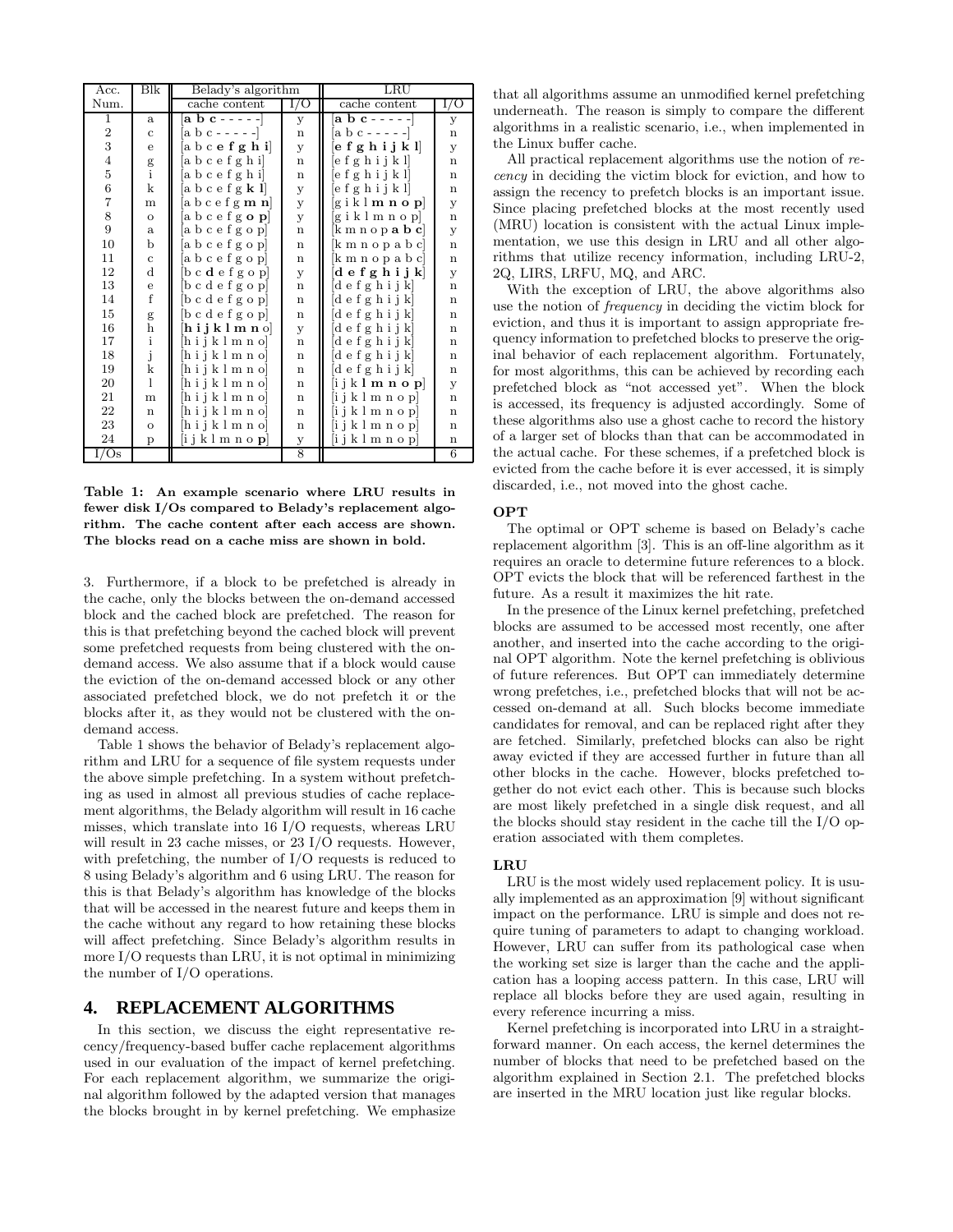### LRU-2

The LRU-K [30, 31] scheme tries to avoid the pathological cases of LRU. LRU-K replaces a block based on the Kth-tothe-last reference. The oldest resident based on this metric is evicted. For simplicity, the authors recommended  $K=2$ . By taking the time of the penultimate reference to a block as the basis for comparisons, LRU-2 can quickly remove cold blocks from the cache. However, for blocks without significant differences of reference frequencies, LRU-2 performs similarly as LRU. In addition, LRU-2 is costly; each block access requires  $log(N)$  operations to manipulate a priority queue, where  $N$  is the number of blocks in the cache.

In the presence of kernel prefetching, LRU-2 is adapted as follows. First, when a block is prefetched, it is marked as without any access history, so that when it is accessed on-demand for the first time, its prefetching time will not be mistaken as its penultimate reference time. Second, to implement the Correlated Reference Period (CRP), after a block is accessed and before it becomes eligible for replacement, it is put in a list for recording ineligible blocks. Only eligible blocks are added to the replacement priority queue. With prefetching, all prefetched blocks are initially ineligible for replacement as they are considered to be last accessed (together) less than the CRP.

### 2Q

2Q [19] was proposed to perform as well as LRU-2 yet with a constant overhead. It uses a special buffer, called the A1in queue, in which all missed blocks are initially placed. When the blocks are replaced from the A1in queue in the FIFO order, the addresses of these replaced blocks are temporarily placed in a ghost buffer called A1out queue. When a block is re-referenced and its address is in the A1out queue, it is promoted to a main buffer called  $Am$ , which stores frequently accessed blocks. Thus this approach filters temporarily high frequency accesses. By setting the relative sizes of A1in and  $Am$ , 2Q picks a victim block from either  $Alin$  or  $Am$ , whichever grows beyond the preset boundary.

In the presence of kernel prefetching, 2Q is adapted similarly as in previous schemes, i.e., prefetched blocks are treated as on-demand blocks. When a block is prefetched before any on-demand access, it is placed into the A1in queue. On the subsequent on-demand access, the block stays in the  $A1in$ queue, as if it is being accessed for the first time. If the block is evicted from the A1in queue before any on-demand access, it is simply discarded, as opposed to being moved into the A1out queue. This is to ensure that that on its actual on-demand access, the block will not be incorrectly promoted to Am. If a block currently in the A1out queue is prefetched, it is promoted into  $Am$  as if it is accessed on-demand.

#### LIRS

Low Inter-reference Recency Set (LIRS) [18] (and its variant Clockpro [17]) is another recently proposed algorithm that maintains a complexity similar to that of LRU by using the distance between the last and second-to-the-last references to estimate the likelihood of the block being referenced again. LIRS maintains a variable-size LRU stack of blocks that have been seen recently. LIRS classifies each block into an LIR block if it has been accessed again since it was inserted on the LRU stack, or an  $HIR$  block if the block was not on the LRU stack. HIR blocks are referenced less frequently. The stack variability is caused by removal of blocks

below the least recently seen LIR block on the stack. Similar to CRP of LRU-2 or Kin of 2Q, LIRS allocates a small portion of the cache,  $1\%$  as suggested by authors, to store recently seen HIR blocks.

In the presence of kernel prefetching, LIRS is modified not to insert any prefetched blocks into the LRU stack to prevent distortion of the history stored in the LRU stack. Instead, a prefetched block is inserted into the portion of the cache that maintains HIR blocks, since an HIR block does not have to appear in the LRU stack. If a prefetched block did not have an existing entry on the stack, the first on-demand access to the block will cause it to be inserted onto the stack as an HIR block. If an entry for the block was present in the stack, the first on-demand access that follows will result in the block being treated as an LIR block. In both cases, the outcome is consistent with the behavior of the original LIRS.

#### LRFU

Least Recently/Frequently Used (LRFU) [25] is a recently proposed algorithm that provides a continuous range of policies between LRU and LFU. A weight  $C(x)$  is associated with every block x, and at every time t,  $C(x)$  is updated as

$$
C(x) = \begin{cases} 1 + 2^{-\lambda} C(x) & \text{if } x \text{ is referenced at time } t \\ 2^{-\lambda} C(x) & \text{otherwise} \end{cases}
$$

where  $\lambda$  is a tunable parameter. The LRFU algorithm replaces the block with the smallest  $C(x)$  value. The performance of LRFU critically depends on the choice of  $\lambda$ .

Prefetching is employed in LRFU similarly as in LRU; prefetched blocks are treated as the most recently accessed. One problem arises as how to assign the initial weight for a prefetched block, as the single weight combines both recency and frequency information. Our solution is to set a prefetched flag to indicate that a block is prefetched and not yet accessed on-demand. When the block is accessed on-demand and the prefetched flag is set, we reset the value of  $C(x)$  to the default initial value instead of applying the above function. This ensures that the algorithm counts an on-demand accessed block as once-seen and not twice-seen.

#### MQ

The Multi-Queue buffer management scheme (MQ) [41] was recently proposed as a second-level replacement scheme for storage controllers. The idea is to use  $m$  LRU queues (typically  $m = 8$ ),  $Q_0$ ,  $Q_1$ , ...,  $Q_{m-1}$ , where  $Q_i$  contains blocks that have been seen at least  $2^i$  times but no more than  $2^{i+1} - 1$  times recently. The algorithm also maintains a history buffer  $Q_{out}$ . Within a given queue, blocks are ranked by the recency of access, i.e., according to LRU. On a cache hit, the block frequency is incremented, and the block is placed at the MRU position of the appropriate queue, and its expireTime is set to currentTime +  $lifeTime$ . The lifeTime is a tunable parameter indicating the amount of time a block can reside in a particular queue without an access. On each access, expireTime for the LRU block in each queue is checked, and if it is less than  $currentTime$ , the block is demoted to the MRU position of the next queue.

In the presence of prefetching, MQ is adapted similarly as in LRFU; the only issue is how to correctly count block access frequency in the presence of prefetching. This is solved by not incrementing the reference counter when a block is prefetched. MQ also maintains a ghost cache equal to the size of the cache for remembering information about blocks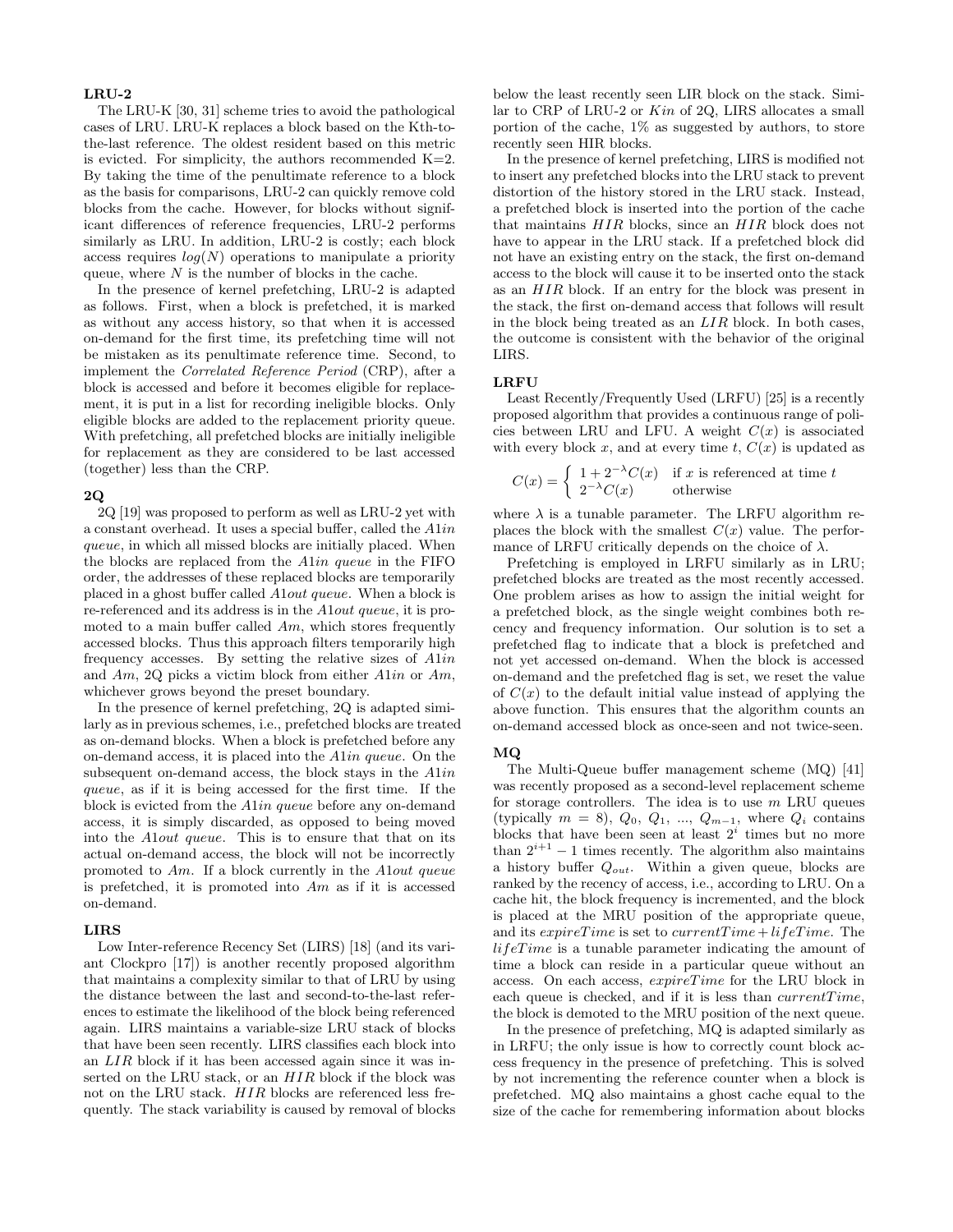that were evicted. We modified the behavior of the ghost cache to not recording any prefetched blocks that have not been accessed upon eviction from the cache.

### ARC

The most recent addition to the recency/frequency-based policies is Adaptive Replacement Cache (ARC) [27] (and its variant CAR [2]). The basic idea of ARC/CAR is to partition the cache into two queues, each managed using either LRU (ARC) or CLOCK (CAR): the first contains pages accessed only once, while the second contains pages accessed more than once. A hit to the first queue moves the accessed block to the second queue. Moreover, a hit to a block whose history information is retained in the ghost cache also causes the block to move to the second queue. Like LRU, ARC/CAR has a constant complexity per request.

Kernel prefetching is exploited in ARC similarly as in 2Q. A prefetched block is put into the first queue with a special flag, so that upon the subsequent on-demand access, it will stay in the first queue. An important difference from 2Q is that if a prefetched block is already in the ghost cache, it is not moved to the second queue, but to the first queue. If the block is prefetched correctly, it will be moved to the second queue upon the subsequent on-demand access. In this way, if prefetching brings in blocks that are not accessed again, they do not pollute the second queue. Finally, ARC also implements a ghost cache. As in MQ and 2Q, prefetched blocks that have not been accessed upon eviction will not be put into the ghost cache.

## **5. PERFORMANCE EVALUATION**

In this section we evaluate the impact of Linux kernel prefetching on the performance of replacement algorithms.

# **5.1 Traces**

The detailed traces of the applications were obtained by modifying the strace Linux utility. Strace intercepts the system calls of the traced process and is modified to record the following information about the I/O operations: access type, time, file identifier (inode), and I/O size.

Tables 2 and 3 show the six applications and three concurrent executions of the mixed applications used in this study. For each application, Table 2 lists the number of I/O references, the size of the I/O reference stream, the number of unique files accessed, and the fraction of references to consecutive file blocks. The selected applications and workload sizes are comparable to the workloads in recent studies [12, 18, 25, 27] and require cache sizes of up to 1024MB. We classify applications in three groups, sequential applications that read entire files mostly sequentially, random access applications that perform small accesses to different parts of the file, and a third group which represents applications containing a mix of sequential and random accesses.

### *5.1.1 Sequential access applications*

Cscope, glimpse, gcc and viewperf read entire files sequentially and thus prefetching will benefit these applications.

Cscope [35] performs source code examination. The examined source code is Linux kernel 2.4.20. Glimpse [26] is an indexing and query system and is used to search for text strings in 550MB of text files under the /usr directory. In both cscope and glimpse, an index is built first, and single word queries are then issued. Only I/O operations during

| Appl.    | Num. of    | Data.     | Num. of | Seq.   |
|----------|------------|-----------|---------|--------|
|          | references | size [MB] | files   | refs.  |
| cscope   | 1119161    | 260       | 10635   | 76%    |
| glimpse  | 3102248    | 669       | 43649   | 74%    |
| qcc      | 158667     | 41        | 2098    | 27%    |
| viewperf | 303123     | 495       | 289     | 99%    |
| $tpc-h$  | 13468995   | 1187      | 49      | $3\%$  |
| $tpc-r$  | 9415527    | 1087      | 49      | $3\%$  |
| multi1   | 1278135    | 297       | 12246   | 70%    |
| multi2   | 1580908    | 792       | 12514   | 75%    |
| multis   | 16571229   | 1855      | 43696   | $16\%$ |

Table 2: Applications and trace statistics

|        | Appl.   Applications executed concurrently |
|--------|--------------------------------------------|
| multi1 | cscope, qcc                                |
| multi2 | cscope, gcc, viewperf                      |
| multi3 | $glimpse, tpc-h$                           |

Table 3: Concurrent applications

the query phases are used in the experiments. Table 2 shows that cscope and glimpse are good candidates for sequential prefetching since 76% and 74% of references, respectively, occur to the consecutive blocks. The remaining fraction of references are not consecutive because they reference the beginning of new files.

Gcc builds Linux kernel 2.4.20 and is one of the commonly used benchmarks. It has a very small working set; 4MB of buffer cache is enough to contain the header files. Gcc reads entire files sequentially. However, the benefit of prefetching will be limited since only 27% of references occur to consecutive blocks. Most of 73% of references are to the beginning of new files, since in gcc, 50% of references are to files that are at most two blocks long.

Viewperf is a SPEC benchmark that measures the performance of a graphics workstation. The benchmark executes multiple tests to stress different capabilities of the system. The patterns are mostly regular loops as viewperf reads entire files to render images. Over 99% of references are to consecutive blocks within a few large files, resulting in a perfect opportunity for prefetching.

#### *5.1.2 Random access applications*

The  $MySQL$  [29] database system is used to run TPC- $H$  (tpc-h) and TPC-R (tpc-r) benchmarks [39]. Tpc-h and  $tpc-r$  access a few large data files, some of which have multiple concurrent access patterns. Tpc-h and tpc-r perform random accesses to the database files. As a result, only 3% of references occur to consecutive blocks. We can predict that neither of these benchmarks will benefit from prefetching. Prefetching will not only increase the disk bandwidth demand, but also pollute the cache.

#### *5.1.3 Concurrent applications*

Multi1 consists of concurrent executions of *cscope* and *gcc*. It represents the workload in a code development environment. *Multi2* consists of concurrent executions of *cscope*, gcc, and viewperf. It represents the workload in a workstation environment used to develop graphical applications and simulations. Multi3 consists of concurrent executions of glimpse and tpc-h. It represents the workload in a server environment running a database server and a web index server.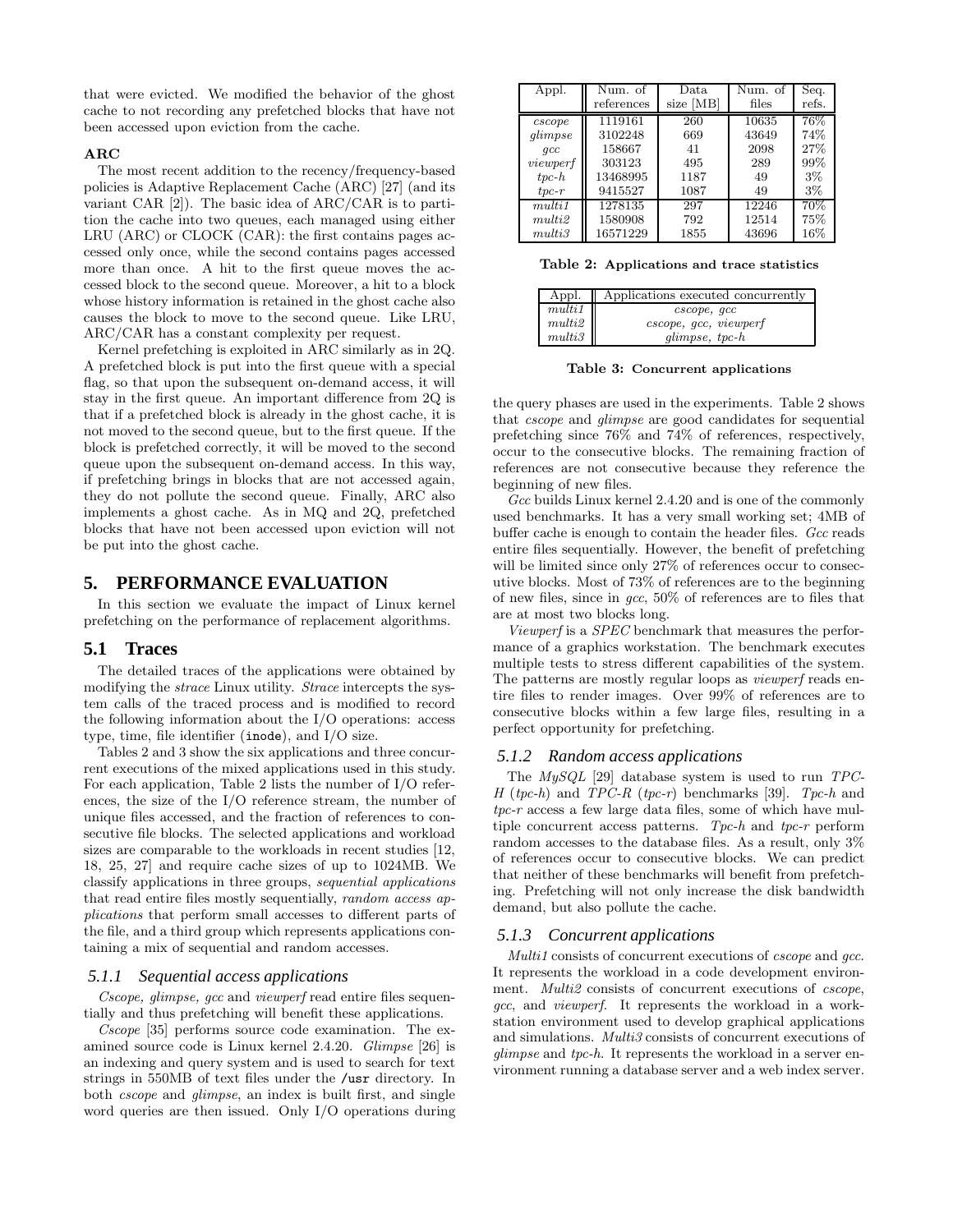| Scheme      | Parameters                                          |  |  |
|-------------|-----------------------------------------------------|--|--|
| OPT         | ΝA                                                  |  |  |
| LRU         | ΝA                                                  |  |  |
| $LRU-2$     | $CRP = 20$ , history size = cache size              |  |  |
| <b>LRFU</b> | $\lambda = 0.001$                                   |  |  |
| <b>LIRS</b> | $HIR = 10\%$ of cache, LRU stack = 2 $*$ cache size |  |  |
| MQ          | $4$ queues, ghost cache = cache size                |  |  |
| 2Q          | $A1in = 25\%$ of cache, ghost cache = cache size    |  |  |
| ARC         | $qhost\ cache = cache\ size$                        |  |  |

Table 4: Parameters for various replacement algorithms

### **5.2 Simulation environment**

We implemented a buffer cache simulator that faithfully implements the kernel prefetching and I/O clustering of Linux 2.4 kernel as described in Section 2.1. The I/O clustering mechanism attempts to cluster I/Os to consecutive blocks into disk requests of up to 64KB. In addition, our simulator implements the eight cache replacement algorithm discussed in Section 4, OPT, LRU, LRU-2, LRFU, LIRS, MQ, 2Q, and ARC, as well as their corresponding adapted versions that assume kernel prefetching and manage prefetched blocks. Tables 4 lists the default parameters for each algorithm. To evaluate each algorithm with comparable parameters, we provide the additional history (ghost cache) equal to the cache size for each algorithm that uses history information.

For each simulation, we measure the respective hit ratio, the number of resulting (clustered) disk requests, and the execution time. With prefetching, access to a prefetched block is counted as a hit if the prefetching is completed, and as a miss otherwise. Since obtaining an accurate hit ratio in the presence of prefetching is not possible without a timeaware simulator, we interfaced our buffer cache simulator with DiskSim 3.0, an accurate disk simulator [15] to simulate the Seagate ST39102LW disk model. The combined simulator allows us to simulate the I/O time of an application and measure the reduction of the execution time under each replacement algorithm.

In comparing the execution times of each application under different replacement algorithms, we do not consider the execution overhead of implementing the different replacement algorithms. We believe that the effects of prefetching on the execution time that we will observe in the following overshadows the execution overhead of any reasonably efficient implementations of the studied algorithms.

## **5.3 Results**

In this section, we examine how prefetching affects each group of the applications.

### *5.3.1 Sequential access applications*

The accesses in the applications in this group exhibit looping reference patterns where blocks are referenced repeatedly with regular intervals. As expected for applications in this group, prefetching improves the hit ratios. However, the improvement from prefetching is more pronounced in some applications than others.

#### Cscope

Figure 3 shows the results for cscope. The following observations can be made. First, kernel prefetching has a significant impact on the hit ratio, but the improvement for different algorithms differ. At 128MB cache size, while the hit ratios for LRU, LRFU and ARC increase by 39%, 39%, and 38%, respectively, the hit ratios for LRU-2, LIRS, and 2Q increase from 7.0%, 18.8%, and 58.4% to 78.1%, 77.1%, and 75.8%, respectively. This suggests that it is critical to consider kernel prefetching when comparing different replacement schemes.

Second, the clustering of I/O requests in the presence of prefetching also results in a significant reduction in the number of disk requests compared to without prefetching. For instance at 64MB cache size, all schemes besides OPT perform about 604,000 disk requests without prefetching, but only about 422,000 requests with prefetching. This is because without prefetching, cscope offers little opportunity for clustering as it reads files in small chunks (mostly 2 blocks at a time). When prefetching is enabled, the sequential nature of the accesses allows a larger number of contiguous blocks to be read asynchronously. These blocks are clustered together, resulting in more blocks read per disk request. As a result, the number of disk requests decreases.

Third, the effect of prefetching on disk requests cannot always be predicted based on the effect of prefetching on the hit ratio. The relationship between prefetching and disk requests can be complex and is closely tied to the application file access patterns. Cscope gives an example where prefetching increases the opportunity for clustering, which in turn reduces the number of disk requests. However, if prefetched blocks are not accessed, it may not result in a decrease in the number of disk requests. This is observed for random assess applications in Section 5.3.2.

Fourth, the reduction in the number of disk requests due to kernel prefetching does not necessarily translate into a proportional reduction in the execution time. For example with prefetching and at 64MB cache size, the numbers of disk requests for LRU, LRFU and ARC decrease by 31%, 31%, and 30%, while the corresponding running times only decrease by 1.6%, 1.2%, and 1.0%, respectively. In contrast, at 128MB cache size, the number of disk requests for LIRS and LRU-2 reduce by 64.4% and 75.4%, respectively, which are significant changes and cause the execution time to decrease by 43.2% and 52.5%, respectively.

Lastly, prefetching can result in significant changes in the relative performance of replacement algorithms. Some interesting effects are seen as the cache size is increased to 128MB. For example, without prefetching the hit ratios of 2Q and OPT differ by 18%. With prefetching, the gap is reduced to under 6%. As another example, without prefetching LRU-2 and LIRS achieve 51% and 40% lower hit ratios than 2Q, respectively, but with prefetching, they achieve 2% and 1% higher hit ratios than 2Q, respectively.

#### Glimpse

Glimpse (Figure 4) also benefits from prefetching. The curves for the hit ratio shift up by an average of 10% for small cache sizes. In contrast, the hit ratios in *cscope* increase by over 35%. The smaller increase can be explained as follows. About 72% of the files accessed by glimpse are one or two blocks long, where there is little benefit from prefetching. In addition, 5% of the accesses to the rest of the files read chunks of 25 or more blocks, which limits the additional benefit that can be derived from clustering with prefetching compared to without prefetching. As a result, the benefit from prefetching is small compared to in cscope.

The changes in the relative behavior of different algorithms observed in cscope with prefetching are also observed in glimpse. In fact, there is a flip between the performance of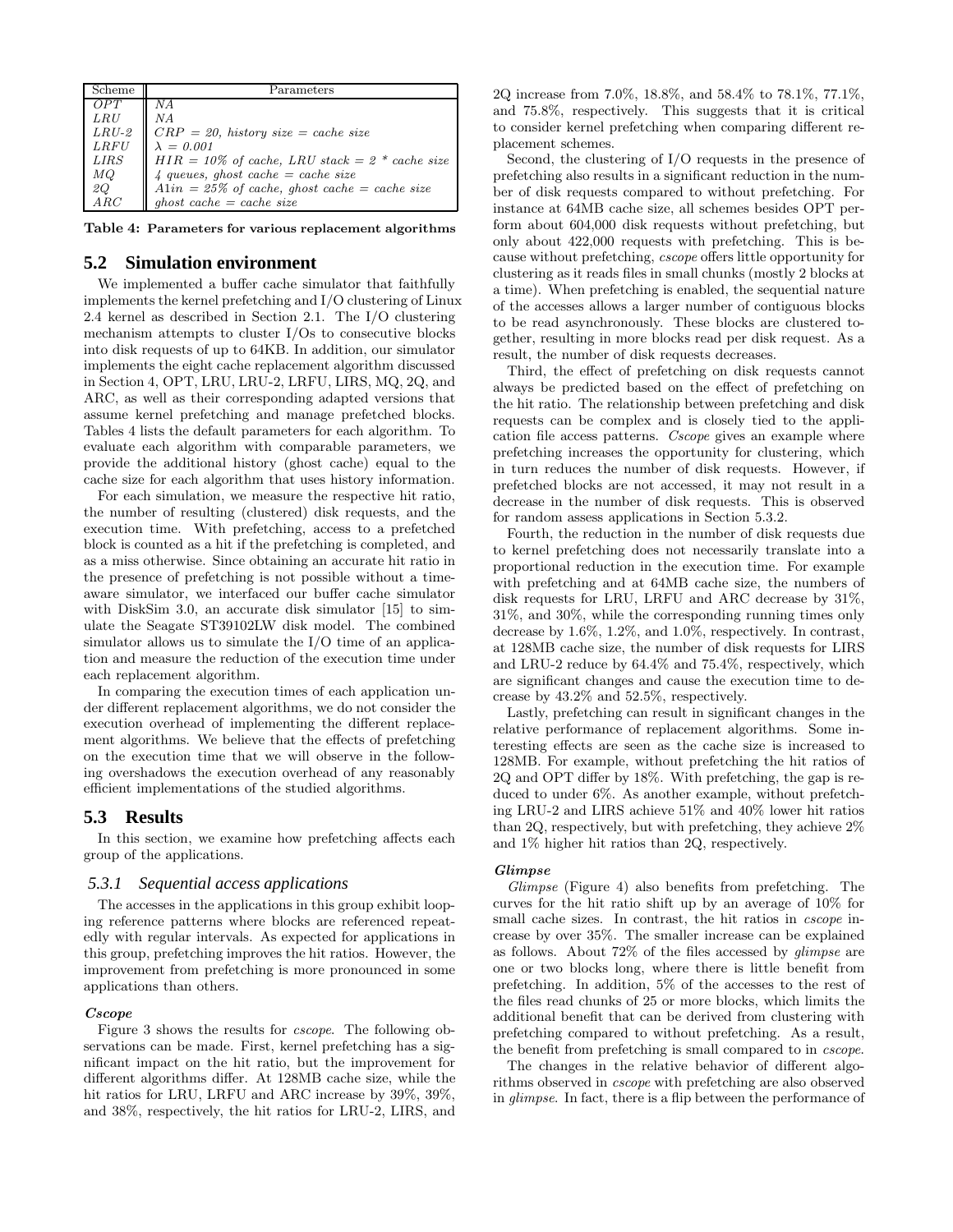

Figure 3: The hit ratio, number of clustered disk requests, and execution time for *cscope* under various schemes.

2Q and ARC at 128MB cache size. Without prefetching, 2Q and ARC have hit ratios of 7.2% and 11.4%, respectively; with prefetching, the hit ratios change to 19.4% and 11.5%, respectively. Similarly, there is a flip between 2Q and LIRS at cache sizes 64MB and 128MB.

The improved hit ratio due to prefetching does not translate into proportionally reduced disk requests, as shown in Figure 4. The hit ratio for LRU-2 at 64MB cache size increases by 10% with prefetching, but the corresponding number of disk requests decreases by less than 2%. This can be explained as follows. As discussed earlier, glimpse either reads small files where clustering has little advantage, or reads big files in big chunks where clustering is able to minimize disk requests even without prefetching. While prefetching provides improvements in the hit ratio by bringing in blocks before they are accessed, it does not provide any additional benefit of clustering I/Os together into chunks as it would for small-sized accesses to large files. Hence, there is only a small reduction in the number of disk requests.

In contrast to the hit ratio, the number of disk requests provides a much better indication of the relative execution time among different replacement algorithms. For instance, at 32MB cache size with prefetching, the hit ratio for 2Q, LRU-2, LRFU, and MQ increase by 13%, 12%, 14%, and 14%, respectively. But the execution times for these schemes show virtually no improvement (a mere 0.5% decrease in time) as observed from the graph. Examining the number of disk requests shows that for the four schemes, the number of disk requests decreases by under 1% with prefetching, which gives a much better indication of the effect of prefetching on the execution time. As another example, at 128MB cache size, the hit ratios for 2Q, LRU-2, LRFU, and MQ increase by about 12%. The corresponding numbers of disk requests decrease by less than 1% except for LRU-2, for which the number decreases by 2%. Hence, while the hit ratio suggests improvement in execution time for all schemes, the number of disk requests suggests a slight improvement for LRU-2 only. The actual execution time is virtually unchanged except for LRU-2 where it is 1% lower than without prefetching. Similar correspondence between the number of disk requests and the execution time can be observed for other cache sizes.

#### **Gcc**

In  $\rm{gcc}$  (the results for  $\rm{gcc}$  can be found in [6]), the benefit from prefetching is not as pronounced as in cscope and glimpse. This is because in gcc many accesses are to small files, for which there is little opportunity for prefetching. As a result, all three performance metrics, the hit ratio, the number of disk requests, and the execution time, are almost identical with and without prefetching for each replacement algorithm.

#### Viewperf

The behavior of the different cache replacement algorithms in viewperf (the results for viewperf can be found in [6]) is similar to that observed in *cscope*. As *viewperf* accesses large files in small chunks, it is able to see maximum benefit from prefetching. For instance, the hit ratio on average improves from 35% to 87%, and the number of disk requests is reduced by a factor of 11 when prefetching is turned on.

Finally, since viewperf is a CPU-bound application, the improvement in the hit ratio and number of disk requests do not translate into any significant reduction in the execu-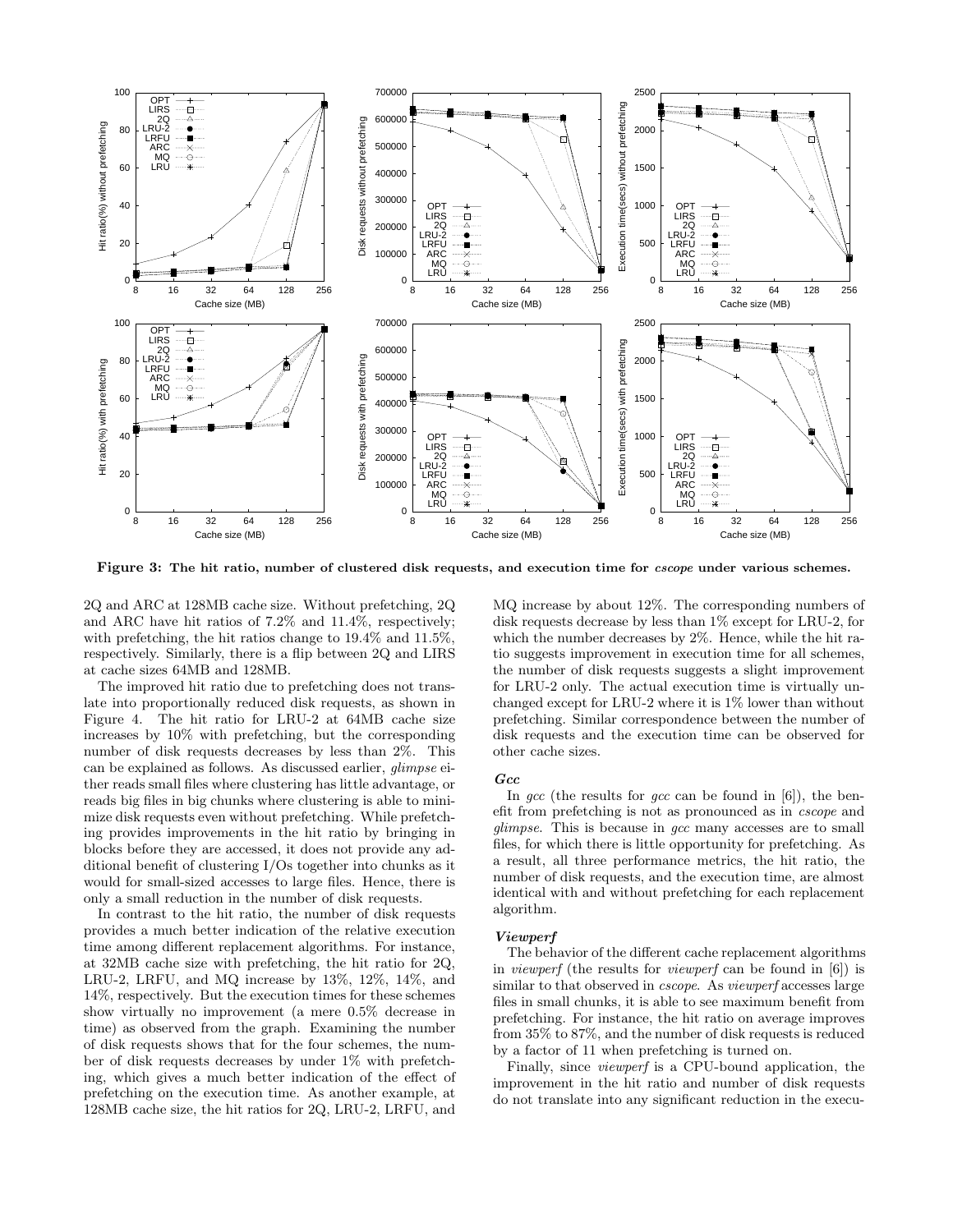

Figure 4: The hit ratio, number of clustered disk requests, and execution time for *glimpse* under various schemes.

tion time. For example, while the hit ratio is improved and the number of disk requests is reduced as mentioned above, the execution time is reduced from 880 seconds to only 850 seconds, i.e., by 3.41%.

### *5.3.2 Random access applications*

The two applications in this group,  $tpc-h$  and  $tpc-r$ , exhibit predominantly random accesses. As expected (shown in Figures 5 and 6), prefetching provides little improvement in the hit ratio for these applications. Furthermore, most of the prefetched blocks are not accessed and as a result both the number of disk requests and the execution time are doubled. For example, for tpc-h, with prefetching, the number of synchronous disk requests, each of which prefetches an extra block, is almost the same as the number of disk requests that only access on-demand blocks without prefetching. Furthermore, an almost equal number of asynchronous disk requests are issued, each of which prefetches between 2 to 4 blocks. As a result, the total number of disk blocks under prefetching is about 5 times that without prefetching. This in turn results in the running time of  $tpc-h$  to be doubled with prefetching.

Although with prefetching both tpc-h and tpc-h show small improvement in hit ratio, the significant increase in the number of I/Os translates into a significant increase in the execution time. This is a clear example where the relative hit ratio is not indicative of the relative execution time while the number of disk requests gives a much better indication of the relative performance of different replacement algorithms.

We observe that even the elaborate prefetching scheme of the Linux kernel is unable to stop useless prefetching and prevent performance degradation. This implies that applications dominated with random I/O accesses such as database applications should disable prefetching or use alternative file access methods when running on standard file systems such as in Linux.

### *5.3.3 Concurrent applications*

The applications in this group contain accesses that are a mix of sequential and random accesses. Multi1 contains more sequential accesses as compared to multi2 and multi3, and are dominated by cscope. Therefore, the hit ratios and disk requests for *multi1* with or without prefetching exhibit similar behavior as that for *cscope. Multi2* behaves similarly as multi1. However, prefetching does not improve the execution time, since this mix contains CPU-bound viewperf.  $Multi3$  has a large number of random accesses due to  $tpc-h$ , and therefore its performance curves look similar to those of tpc-h. The detailed results for these applications can be found in [6].

### *5.3.4 Synchronous vs. asynchronous prefetching*

We illustrate the breakdown of disk requests into synchronous and asynchronous requests for cscope only at 128MB cache size due to page limitation. Other sequential access applications follow a similar trend. Table 5 shows the number of (clustered) disk requests that are issued without prefetching, along with synchronous and asynchronous disk requests when prefetching is enabled. For each case, the average number of blocks accessed per disk request is also reported. The case without prefetching represents the actual on-demand accesses issued by the programs. These blocks, if not present in the cache, are always read synchronously.

Table 5 shows that the total number of disk requests (syn-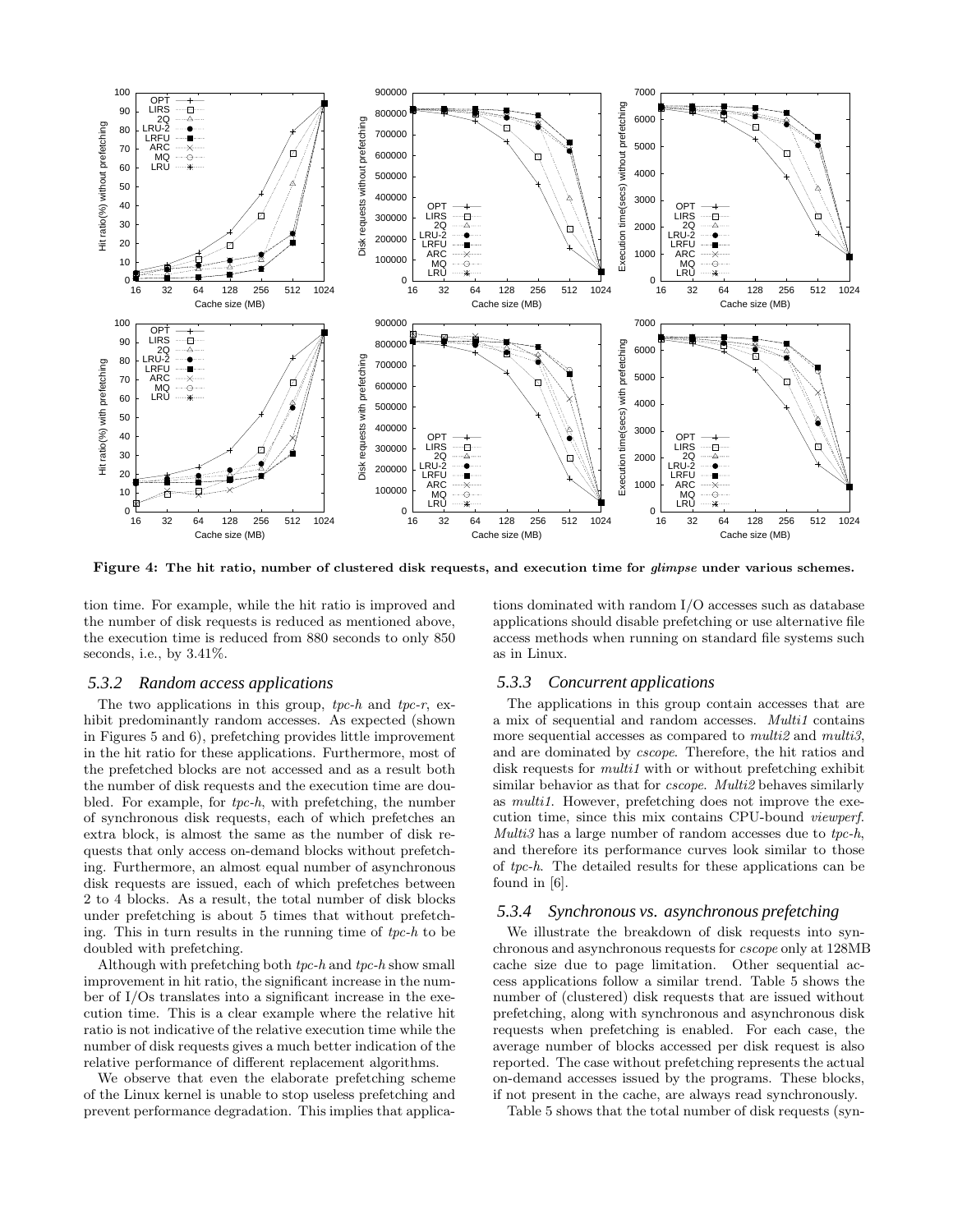

Figure 5: The hit ratio, number of clustered disk requests, and execution time for tpc-h under various schemes.

|             | No prefetching |             | Prefetching |      |              |      |
|-------------|----------------|-------------|-------------|------|--------------|------|
|             |                |             | Synchronous |      | Asynchronous |      |
|             | /(S)           | <b>Size</b> | Os.         | Size | Os           | Size |
| OPT         | 190860         | 1.5         | 141128      | 1.5  | 15573        | 5.4  |
| <b>LIRS</b> | 486799         | 1.7         | 153078      | 1.5  | 14811        | 7.3  |
| 2Q          | 273568         | 1.7         | 161746      | 1.7  | 27718        | 6.9  |
| $LRU-2$     | 609333         | 1.7         | 38542       | 1.8  | 111544       | 4.1  |
| LRFU        | 607421         | 1.7         | 358085      | 1.7  | 61778        | 6.8  |
| ABC         | 600312         | 1.7         | 352821      | 1.7  | 61682        | 6.8  |
| MQ          | 607421         | 1.7         | 358064      | 1.4  | 6254         | 9.3  |
| LRU         | 607421         | 1.7         | 358085      | 1.7  | 61778        | 6.8  |

### Table 5: Number and size of synchronous and asynchronous disk I/Os in cscope at 128MB cache size.

chronous and asynchronous) with prefetching is at least 30% lower than without prefetching for all schemes except OPT, and most of the reduction in disk requests comes from reducing synchronous disk requests and instead issuing asynchronous disk requests which can be overlapped with the CPU time. The asynchronous disk requests prefetch between 5 to 9 blocks per access, efficiently utilizing the disk bandwidth.

# **6. RELATED WORK**

# **6.1 Other Replacement Algorithms**

In addition to recency/frequency-based cache replacement algorithms, many of which are described in Section 4, there are two other classes of cache replacement algorithms: hintbased and pattern-based.

Pattern-based algorithms SEQ [13] detects sequential page fault patterns and applies the Most Recently Used

(MRU) policy to those pages. For other pages, the LRU replacement is applied. However, SEQ does not distinguish sequential and looping references. EELRU [34] detects looping references by examining aggregate recency distribution of referenced pages and changes the eviction point using a simple cost/benefit analysis. DEAR [11, 12], UBM [21], and PCC [14] are three closely related pattern-based buffer cache replacement schemes that explicitly separate and manage blocks that belong to different reference patterns. The patterns are classified into three categories: sequential, looping, and other (random). The three schemes differ in the granularity of classification; classification is on a per-application basis in DEAR, a per-file basis in UBM, and a per-call-site basis in PCC. Due to page limitation, we did not evaluate pattern-based algorithms in this paper.

Hint-based algorithms In application-controlled cache management [8, 32], the programmer is responsible for inserting hints into the application which indicate to OS what data will or will not be accessed in the future and when. The OS then takes advantage of these hints to decide what cached data to discard and when. This can be a difficult task as the programmer has to accurately identify the access patterns of the application so that the resulting hints do not degrade the performance. To eliminate the burden on the programmers, compiler inserted hints are proposed [5]. These methods provide the benefits of user inserted hints for existing applications that can be simply recompiled with the proposed compiler. However, more complicated access patterns or input dependent patterns may be difficult for the compiler to characterize.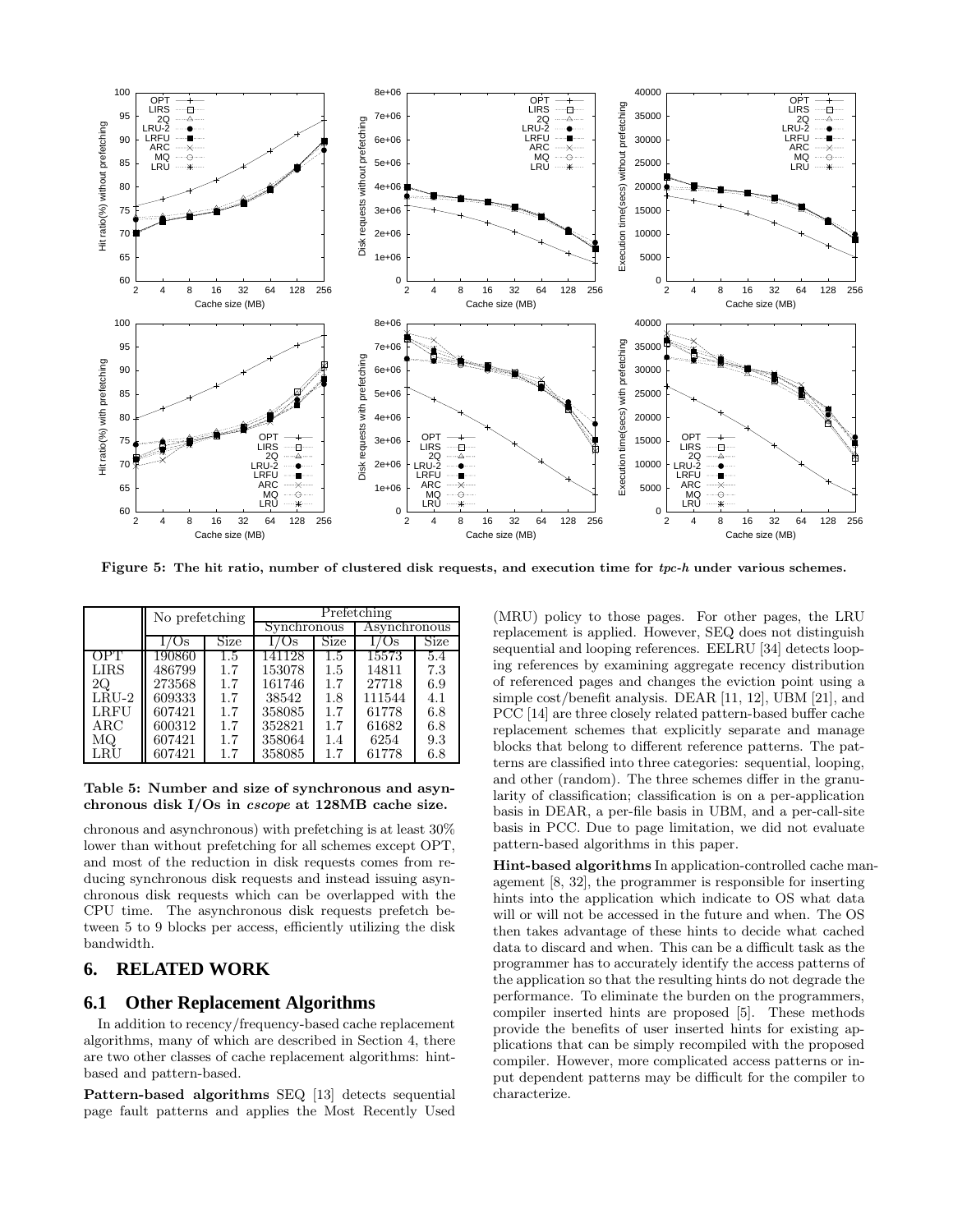

Figure 6: The hit ratio, number of clustered disk requests, and execution time for tpc-r under various schemes.

## **6.2 I/O Prefetching**

A number of work have considered I/O prefetching based on hints (reference patterns) about an application's I/O behavior. Such hints can be explicitly inserted by the programmer, or derived and inserted by a compiler [28], or even explicitly prescribed by a binary rewriter [10] in cases where recompilation is not possible.

Alternatively, dynamic prefetching has been proposed to detect reference patterns in the application and predict future block references. Future references to the file can be predicted by probability graphs [16, 40]. Another approach uses time series modeling [38] to predict temporal access patterns and issue prefetches during computation intervals. Prefetch algorithms tailored for parallel I/O systems have also been studied [1, 20, 22].

## **6.3 Integrated Prefetching and Caching**

In [7], Cao et al. point out the interaction between integrated prefetching and caching and derive an aggressive prefetching policy with excellent competitive performance in the context of complete knowledge of future accesses. The work is followed by many integrated approaches, for example, [1, 8, 20, 22, 23, 32, 37] which are either offline or based on hints of I/O access patterns.

While an integrated prefetching and caching design is not supported in any modern operating system, all modern operating systems implement some form of kernel prefetching in their file systems, on which buffer caching is layered on top. Though not integrated, kernel prefetching is expected to affect the buffer caching behavior as in integrated approaches. However, most recent caching algorithm studies did not consider the performance impact of kernel prefetching [2, 13, 18, 19, 25, 27, 30, 33, 34].

Finally, in [36], Belady's algorithm [3] is extended to simultaneously perform caching and read-ahead and the extended algorithm minimizes the cache miss ratio, or the number of disk I/Os. The offline algorithm is effectively a layered approach where caching is layered on top of disk read-ahead.

# **7. CONCLUSION**

Despite the well-known interactions between prefetching and caching, almost all buffer cache replacement schemes proposed over the last decade were studied without taking into account the file system prefetching which exists in all modern operating systems. In this paper, we performed a detailed simulation study of the impact of the Linux kernel prefetching on the performance of a set of eight replacement algorithms.

Our study shows such kernel prefetching can have a significant impact on the relative performance of different replacement algorithms. In particular, prefetching can significantly improve the hit ratios of some sequential access applications (cscope) but not other sequential access applications  $(qcc)$ or random access applications (tpc-h and tpc-r); the difference in hit ratios may (*cscope*, *gcc*, *viewperf*) or may not  $(qlimpse, tpc-h, tpc-r)$  translate into similar difference in the number of disk requests; the difference in the number of disk requests may (gcc, glimpse, tpc-h, tpc-r) or may not (cscope, viewperf) translate into differences in the execution time; as a result, the relative hit ratios and numbers of disk requests may (gcc) or may not (cscope, glimpse, viewperf) be a good indication of the relative execution times; for random access